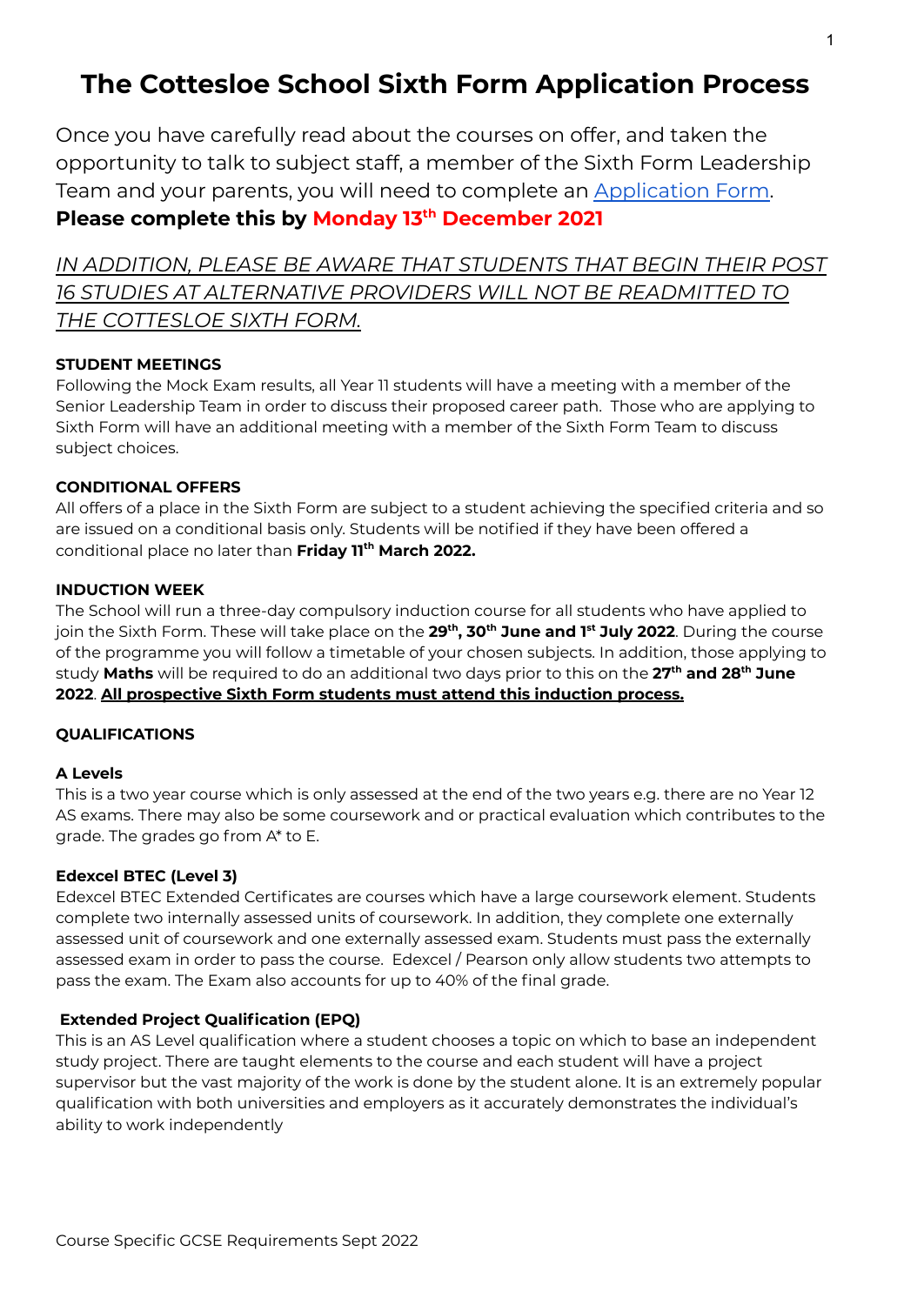#### **ATTENDANCE**

We will normally expect a student to have achieved a **minimum of 95%** attendance in Year 11 if they wish to secure a place in the Sixth Form.

#### **NOTIFICATION**

An offer of a **conditional place** will be confirmed in writing following the interviews although the School reserves the right to withdraw this offer should a student's circumstances change. You will need to contact the school within 24 hours of the official GCSE results day to confirm that you have achieved the necessary grades and wish to take up a place. There will be Sixth Form Staff on hand at the school on results day to discuss any problems or changes that might have arisen in light of your GCSE exam results. Contact details will be confirmed on the offer letter which you receive.

*Please note – if you fail to contact the school within the specified period following results day we cannot guarantee to hold your place open.*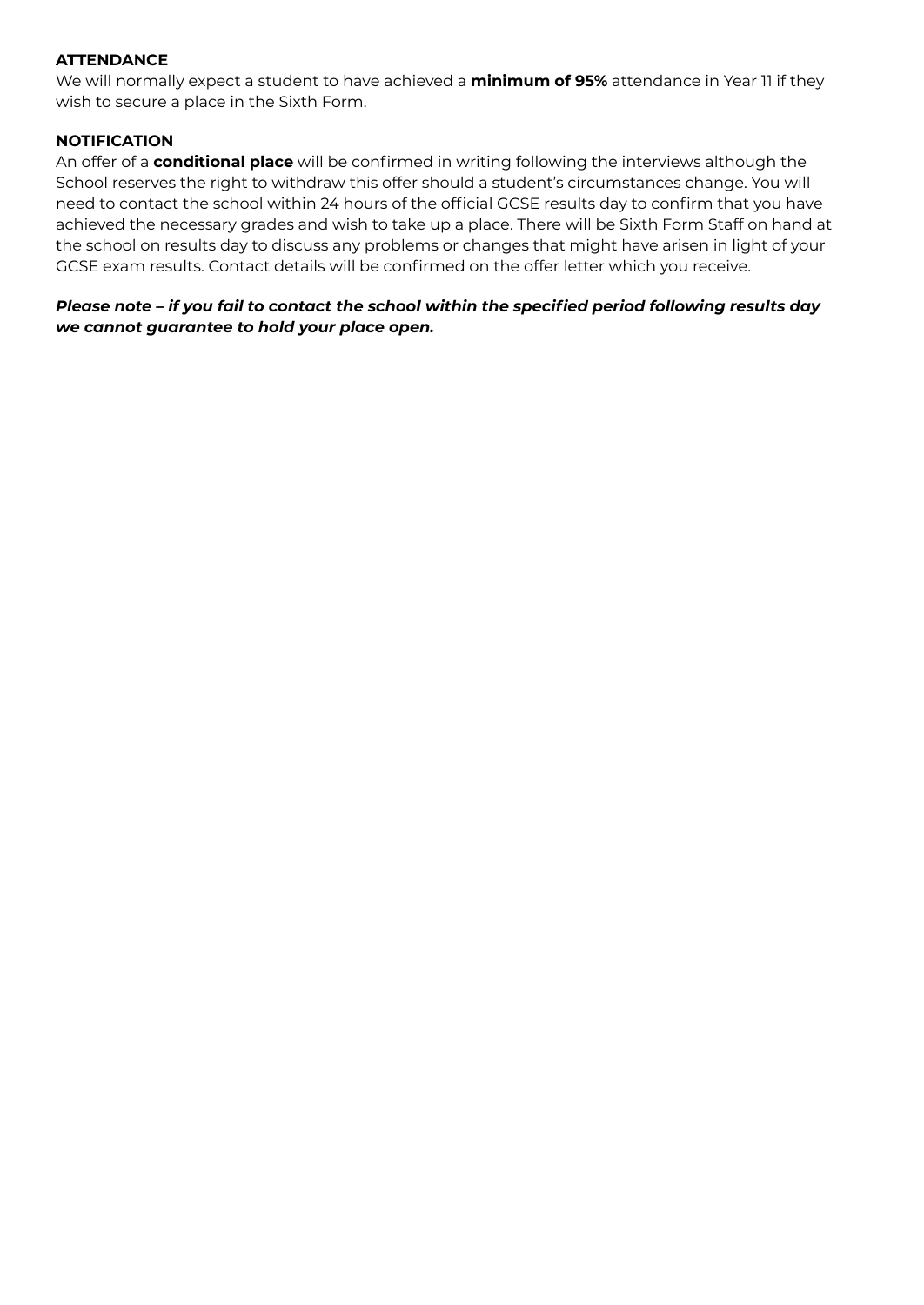# **Entry Criteria for entry into Sixth Form**

The criteria for entry into the Sixth Form at The Cottesloe School is a minimum of **38 points** overall from the best eight GCSE subjects **including a grade 4 in English Language. In addition, students will have to meet the specific subject criteria.**

### **How do I work out my GCSE points score?**

In order to calculate your points score, you will need to add up your total number of GCSE points for the **best eight** subjects including English and Maths.

Your best eight GCSE points score is calculated using the following information:

### **a) GCSE Grade 9-1 Score**

|--|--|--|--|--|--|--|--|--|

### **b)BTEC/Other Level 2 qualifications**

(Level 1 qualifications or scores do not count towards points score)

| Distinction* | $= 8.5$ points |
|--------------|----------------|
| Distinction  | $= 7$ points   |
| Merit        | $= 5.5$ points |
| Pass         | $= 4$ points   |

#### **Triple Science** counts as 3 subjects in total

| Total           | = 18 points  |
|-----------------|--------------|
| Physics grade   | $= 7$ points |
| Chemistry grade | $= 5$ points |
| Biology grade   | $= 6$ points |
|                 |              |

**Combined Science** counts as 2 subjects in total e.g. Combined Science grades = 6/5 points **Total = 11 points**

### **Please remember:**

You also need to meet any subject specific criteria for particular Level 3 courses as set out in the course information.

#### **ENTRY REQUIREMENTS**

Students will have to meet the specific subject criteria (Please see Course Specific GCSE Requirements table).

Any student **who has not passed GCSE Math**s is required by the DFE to continue with a timetabled programme of study. This will therefore be a **compulsory option for some students** in addition to their other subjects, but this will not affect their other choices.

Please note that we **do not offer a resit English programme** so cannot accept students who have not passed this examination without a **minimum of a grade 4**. This includes those waiting for remarks.